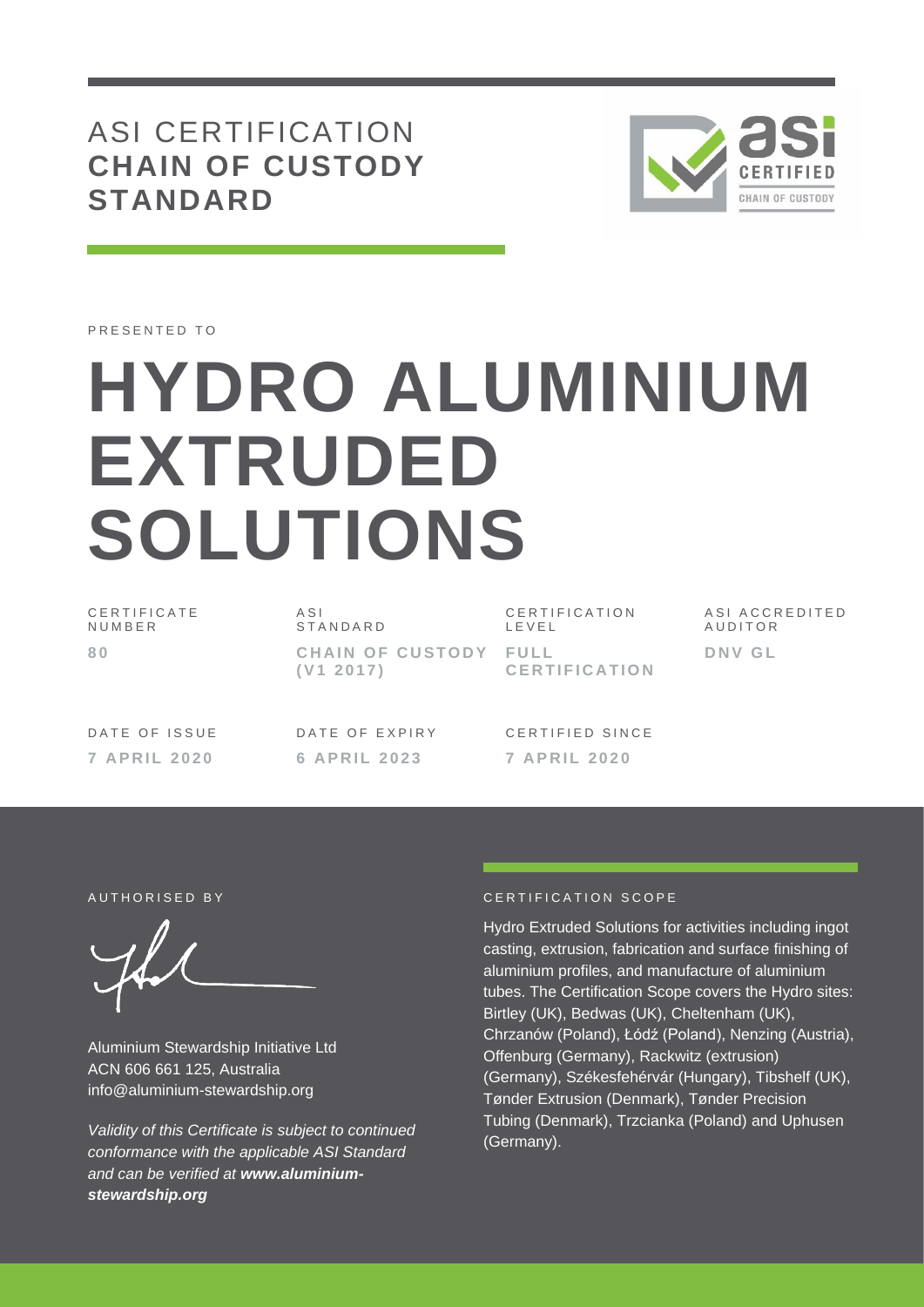## SUMMARY AUDIT REPORT **CHAIN OF CUSTODY STANDARD**

### **OVERVIEW**

| MEMBER NAME            | Hydro                                                                                                                                                                                                                                                                                                                                                                                                                                                                                                                                                |  |  |  |  |
|------------------------|------------------------------------------------------------------------------------------------------------------------------------------------------------------------------------------------------------------------------------------------------------------------------------------------------------------------------------------------------------------------------------------------------------------------------------------------------------------------------------------------------------------------------------------------------|--|--|--|--|
| ENTITY NAME            | <b>Hydro Aluminium Extruded Solutions</b>                                                                                                                                                                                                                                                                                                                                                                                                                                                                                                            |  |  |  |  |
| CERTIFICATION<br>SCOPE | Hydro Extruded Solutions for activities including ingot casting, extrusion,<br>fabrication and surface finishing of aluminium profiles, and manufacture of<br>aluminium tubes. The Certification Scope cover the Hydro sites: Birtley (UK),<br>Bedwas (UK), Cheltenham (UK), Chrzanów (Poland), Łódź (Poland),<br>Nenzing (Austria), Offenburg (Germany), Rackwitz (extrusion) (Germany),<br>Székesfehérvár (Hungary), Tibshelf (UK), Tønder Extrusion (Denmark),<br>Tønder Precision Tubing (Denmark), Trzcianka (Poland) and Uphusen<br>(Germany). |  |  |  |  |
| SUPPLY CHAIN           | Casthouses<br>$\bullet$                                                                                                                                                                                                                                                                                                                                                                                                                                                                                                                              |  |  |  |  |
| ACTIVITIES             | Post-Casthouse<br>$\bullet$                                                                                                                                                                                                                                                                                                                                                                                                                                                                                                                          |  |  |  |  |
| ASI STANDARD           | Chain of Custody Standard V1<br>0                                                                                                                                                                                                                                                                                                                                                                                                                                                                                                                    |  |  |  |  |
| AUDIT TYPE             | First Certification Audit (12 November 2019 - 24 January 2020)<br>$\bullet$                                                                                                                                                                                                                                                                                                                                                                                                                                                                          |  |  |  |  |
|                        | Scope Change Audit (5 - 6 May 2020)<br>$\bullet$                                                                                                                                                                                                                                                                                                                                                                                                                                                                                                     |  |  |  |  |
|                        | Scope Change Audit (18 - 19 June 2020)<br>$\bullet$                                                                                                                                                                                                                                                                                                                                                                                                                                                                                                  |  |  |  |  |
|                        | Scope Change Audit (17 - 21 August 2020)                                                                                                                                                                                                                                                                                                                                                                                                                                                                                                             |  |  |  |  |
|                        | Scope Change Audit (12 November 2020)                                                                                                                                                                                                                                                                                                                                                                                                                                                                                                                |  |  |  |  |
|                        | Scope Change Audit (7 December 2020)<br>$\bullet$                                                                                                                                                                                                                                                                                                                                                                                                                                                                                                    |  |  |  |  |
|                        | Scope Change Audit (20 January 2021)<br>٠                                                                                                                                                                                                                                                                                                                                                                                                                                                                                                            |  |  |  |  |
| AUDIT FIRM             | DNV GL                                                                                                                                                                                                                                                                                                                                                                                                                                                                                                                                               |  |  |  |  |
| AUDIT DATE             | 12 November 2019 - 24 January 2020 (Certification Audit)<br>$\bullet$                                                                                                                                                                                                                                                                                                                                                                                                                                                                                |  |  |  |  |
|                        | 5 - 6 May 2020 (Scope Change Audit)                                                                                                                                                                                                                                                                                                                                                                                                                                                                                                                  |  |  |  |  |
|                        | 18 - 19 June 2020 (Scope Change Audit)<br>٠                                                                                                                                                                                                                                                                                                                                                                                                                                                                                                          |  |  |  |  |
|                        | 17 - 21 August 2020 (Scope Change Audit)<br>٠                                                                                                                                                                                                                                                                                                                                                                                                                                                                                                        |  |  |  |  |
|                        | 12 November 2020 (Scope Change Audit)                                                                                                                                                                                                                                                                                                                                                                                                                                                                                                                |  |  |  |  |
|                        | 7 December 2020 (Scope Change Audit)<br>$\bullet$                                                                                                                                                                                                                                                                                                                                                                                                                                                                                                    |  |  |  |  |
|                        | 20 January 2021 (Scope Change Audit)                                                                                                                                                                                                                                                                                                                                                                                                                                                                                                                 |  |  |  |  |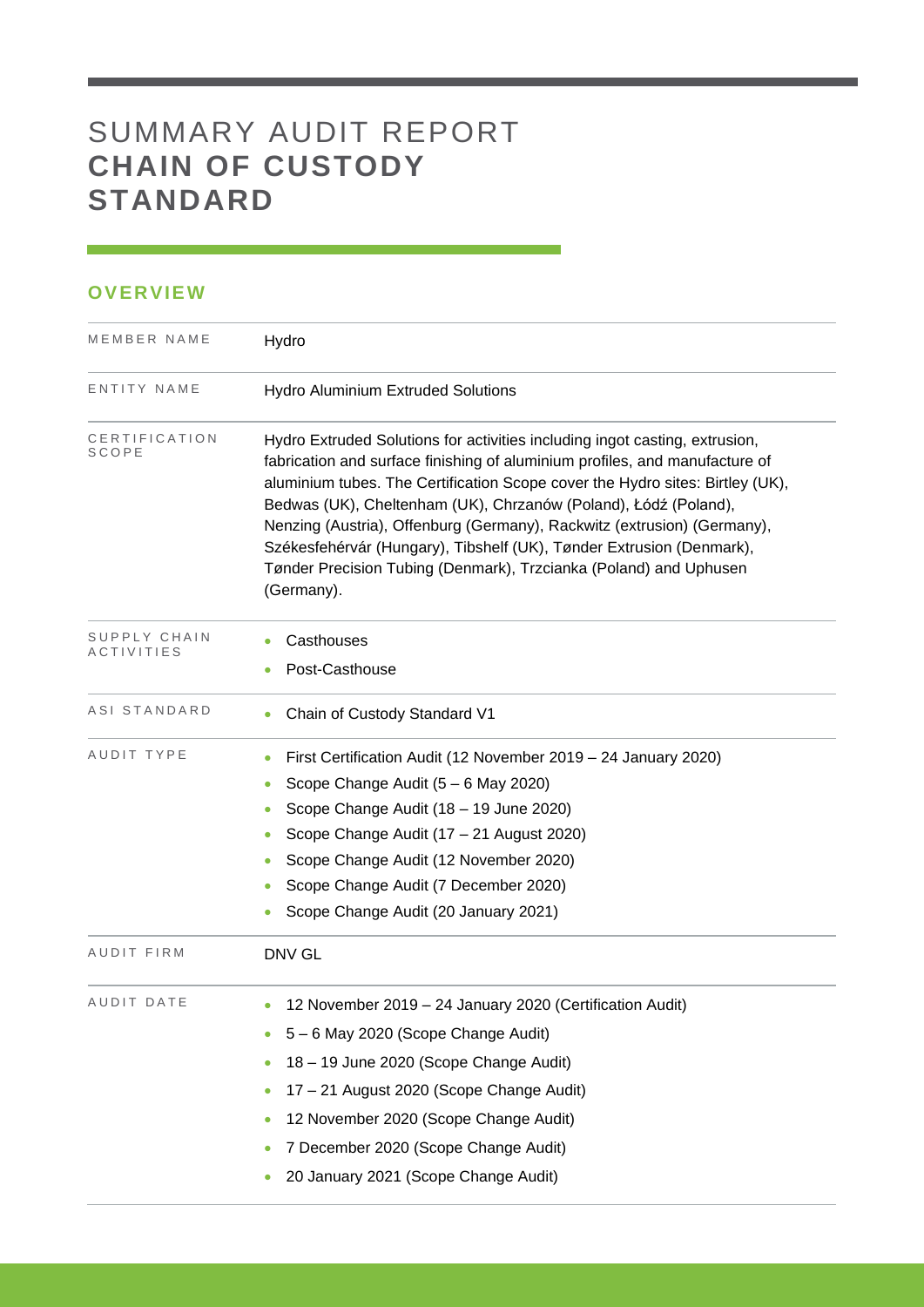| AUDIT REPORT<br>SUBMISSION | 4 April 2020 (Certification Audit)                                                                                                                                                                                                                                                                                                                        |  |  |  |  |  |
|----------------------------|-----------------------------------------------------------------------------------------------------------------------------------------------------------------------------------------------------------------------------------------------------------------------------------------------------------------------------------------------------------|--|--|--|--|--|
|                            | 8 July 2020 (Scope Change Audit)<br>۰                                                                                                                                                                                                                                                                                                                     |  |  |  |  |  |
|                            | 31 August 2020 (Scope Change Audit)                                                                                                                                                                                                                                                                                                                       |  |  |  |  |  |
|                            | 25 September 2020 (Scope Change Audit)<br>$\bullet$                                                                                                                                                                                                                                                                                                       |  |  |  |  |  |
|                            | 3 December 2020 (Scope Change Audit)<br>$\bullet$                                                                                                                                                                                                                                                                                                         |  |  |  |  |  |
|                            | 26 January 2021 (Scope Change Audit)                                                                                                                                                                                                                                                                                                                      |  |  |  |  |  |
|                            | 10 February 2021 (Scope Change Audit)                                                                                                                                                                                                                                                                                                                     |  |  |  |  |  |
| AUDIT SCOPE                | Initial Certification Audit (12 November 2019 - 24 January 2020)                                                                                                                                                                                                                                                                                          |  |  |  |  |  |
|                            | The audit scope covers the activities at the Hydro sites: Birtley (UK), Bedwas<br>(UK), Cheltenham (UK), Chrzanów (Poland), Tibshelf (UK), Tønder Precision<br>Tubing (Denmark) and Trzcianka (Poland).                                                                                                                                                   |  |  |  |  |  |
|                            | Supply chain activities included in the audit scope:<br>Casthouses                                                                                                                                                                                                                                                                                        |  |  |  |  |  |
|                            | Post-Casthouse                                                                                                                                                                                                                                                                                                                                            |  |  |  |  |  |
|                            | All relevant criteria in the ASI Chain of Custody Standard were included in<br>the audit scope.                                                                                                                                                                                                                                                           |  |  |  |  |  |
|                            | First Scope Change Audit (5 - 6 May 2020)                                                                                                                                                                                                                                                                                                                 |  |  |  |  |  |
|                            | The audit scope covered the activities at the Hydro Aluminium Extruded<br>Solutions site at Łódź (Poland).                                                                                                                                                                                                                                                |  |  |  |  |  |
|                            | Supply chain activities included in the audit scope:                                                                                                                                                                                                                                                                                                      |  |  |  |  |  |
|                            | Post-Casthouse                                                                                                                                                                                                                                                                                                                                            |  |  |  |  |  |
|                            | All relevant criteria in the ASI Chain of Custody Standard were included in<br>the audit scope.                                                                                                                                                                                                                                                           |  |  |  |  |  |
|                            | At the time of the audit (May 2020), access to the site was not possible, due<br>to COVID-19 related travel restrictions. The audit has been undertaken as a<br>'desktop' exercise, in accordance with the ASI Interim Policy regarding<br>Audits, Audit-Related Travel and Coronavirus (v4), and included a remote<br>review of relevant documentation.  |  |  |  |  |  |
|                            | Second Scope Change Audit (18 - 19 June 2020)                                                                                                                                                                                                                                                                                                             |  |  |  |  |  |
|                            | The audit scope covered the activities at the Hydro Aluminium Extruded<br>Solutions site at Székesfehérvár (Hungary).                                                                                                                                                                                                                                     |  |  |  |  |  |
|                            | Supply chain activities included in the audit scope:                                                                                                                                                                                                                                                                                                      |  |  |  |  |  |
|                            | Post-Casthouse                                                                                                                                                                                                                                                                                                                                            |  |  |  |  |  |
|                            | All relevant criteria in the ASI Chain of Custody Standard were included in<br>the audit scope.                                                                                                                                                                                                                                                           |  |  |  |  |  |
|                            | At the time of the audit (June 2020), access to the site was not possible, due<br>to COVID-19 related travel restrictions. The audit has been undertaken as a<br>'desktop' exercise, in accordance with the ASI Interim Policy regarding<br>Audits, Audit-Related Travel and Coronavirus (v4), and included a remote<br>review of relevant documentation. |  |  |  |  |  |
|                            | Third Scope Change Audit (17 - 21 August 2020)                                                                                                                                                                                                                                                                                                            |  |  |  |  |  |
|                            | The audit scope covered the activities at the Hydro Aluminium Extruded<br>Solutions site at Nenzing (Austria).                                                                                                                                                                                                                                            |  |  |  |  |  |
|                            | Supply chain activities included in the audit scope:                                                                                                                                                                                                                                                                                                      |  |  |  |  |  |
|                            | Post-Casthouse                                                                                                                                                                                                                                                                                                                                            |  |  |  |  |  |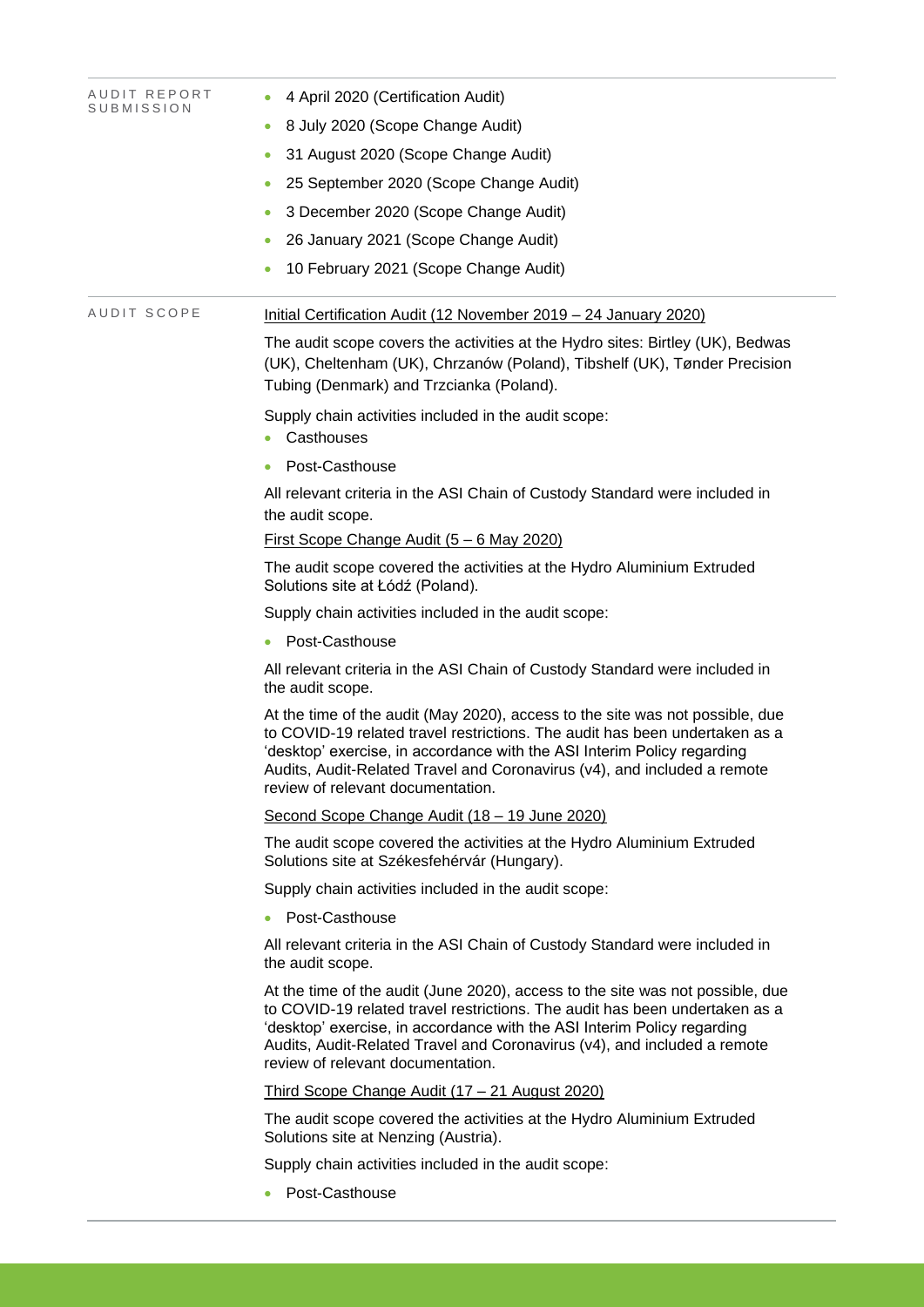All relevant criteria in the ASI Chain of Custody Standard were included in the audit scope.

#### Fourth Scope Change Audit (12 November 2020)

The audit scope covered the activities at the Hydro Aluminium Extruded Solutions site at Tønder Extrusion (Denmark).

Supply chain activities included in the audit scope:

• Post-Casthouse

All relevant criteria in the ASI Chain of Custody Standard were included in the audit scope.

#### Fifth Scope Change Audit (7 December 2020)

The audit scope covered the activities at the Hydro Aluminium Extruded Solutions site at Offenberg (Germany).

Supply chain activities included in the audit scope:

• Post-Casthouse

All relevant criteria in the ASI Chain of Custody Standard were included in the audit scope.

Sixth Scope Change Audit (20 January 2021)

The audit scope covered the activities at the Hydro Aluminium Extruded Solutions sites at Rackwitz (extrusion) (Germany) and Uphusen (Germany).

Supply chain activities included in the audit scope:

• Post-Casthouse

All relevant criteria in the ASI Chain of Custody Standard were included in the audit scope.

At the time of the audit (January 2021), access to the site was not possible, due to COVID-19 related travel restrictions. The audit has been undertaken as a 'desktop' exercise, in accordance with the ASI Interim Policy regarding Audits, Audit-Related Travel and Coronavirus (v4), and included a remote review of relevant documentation.

| AUDIT<br>OUTCOME                           | Certification                                                                                                                                                                                                                                                                                                                                                                                                                                              |
|--------------------------------------------|------------------------------------------------------------------------------------------------------------------------------------------------------------------------------------------------------------------------------------------------------------------------------------------------------------------------------------------------------------------------------------------------------------------------------------------------------------|
| AUDIT<br>METHODOLOGY<br><b>DECLARATION</b> | The Auditors confirm that:<br>The information provided by the Entity is true and accurate to the best<br>M<br>knowledge of the Auditor(s) preparing this report.<br>The findings are based on verified Objective Evidence relevant to the<br>M<br>time period for the Audit, traceable and unambiguous.<br>The Audit Scope and audit methodology are sufficient to establish<br>M<br>confidence that the findings are indicative of the performance of the |
|                                            | Entity's defined Certification Scope.<br>The Auditor(s) have acted in a manner deemed ethical, truthful, accurate<br>M<br>professional, independent and objective.                                                                                                                                                                                                                                                                                         |
| CERTIFICATION<br>PERIOD                    | 7 April 2020 - 6 April 2023                                                                                                                                                                                                                                                                                                                                                                                                                                |
| NEXT AUDIT<br>TYPE                         | Surveillance audit                                                                                                                                                                                                                                                                                                                                                                                                                                         |
| NEXT AUDIT<br><b>DUE DATE</b>              | 6 June 2021                                                                                                                                                                                                                                                                                                                                                                                                                                                |
| CERTIFICATE<br>NUMBER                      | 80                                                                                                                                                                                                                                                                                                                                                                                                                                                         |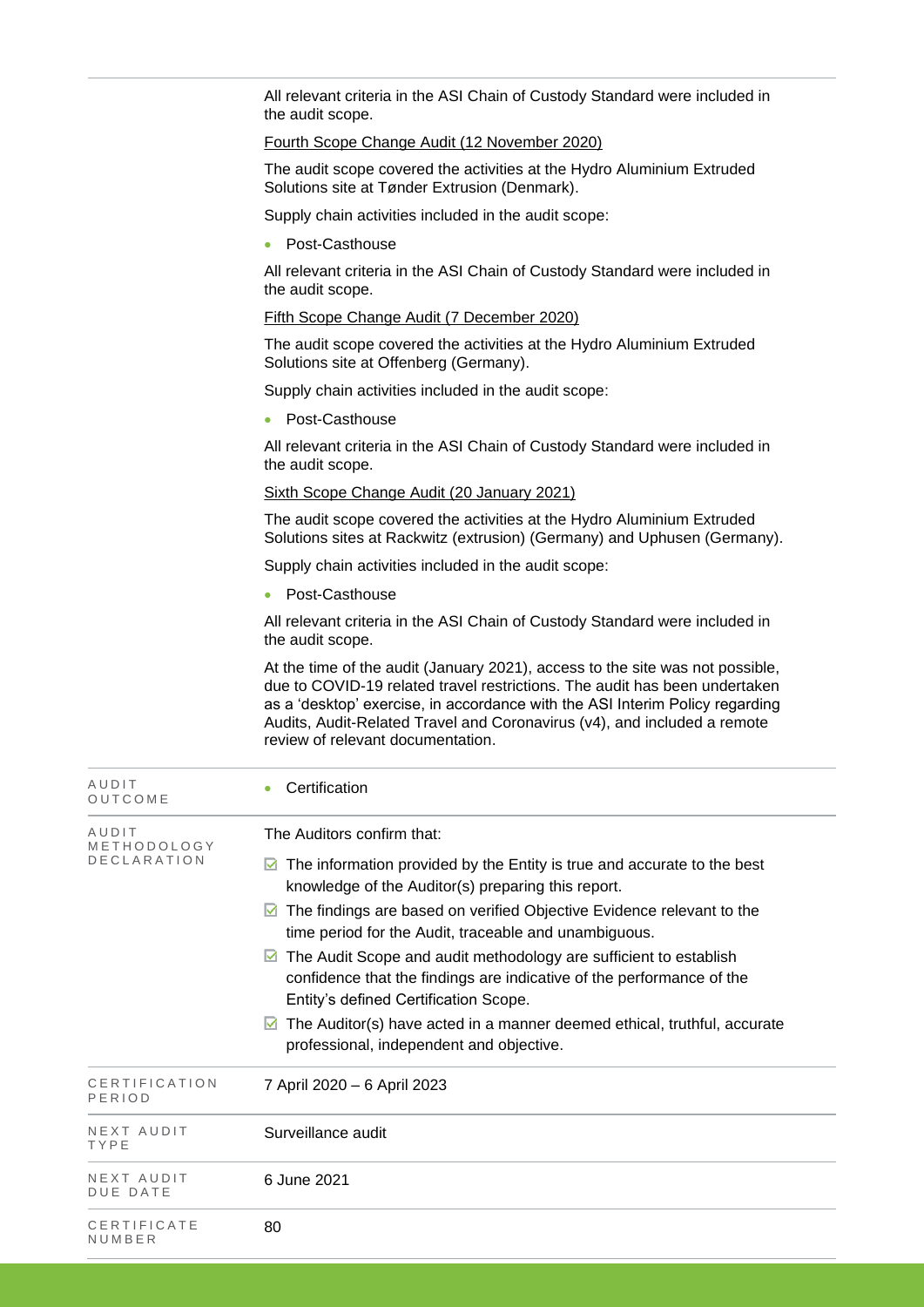## **SUMMARY OF FINDINGS**

| <b>CRITERION</b>                              | RATING      | COMMENT                                                                                                                                                                                                                                                                                                                                                                                                                                        |  |
|-----------------------------------------------|-------------|------------------------------------------------------------------------------------------------------------------------------------------------------------------------------------------------------------------------------------------------------------------------------------------------------------------------------------------------------------------------------------------------------------------------------------------------|--|
| MANAGEMENT SYSTEM AND RESPONSIBILITIES        |             |                                                                                                                                                                                                                                                                                                                                                                                                                                                |  |
| 1.1 ASI membership                            | Conformance | The Entity is an ASI Member committed to comply<br>with ASI's membership obligations and the ASI<br>complaints mechanism. The Entity holds certification<br>on the Performance Standard as well.                                                                                                                                                                                                                                               |  |
| 1.2 Management system                         | Conformance | The Entity has created a management system<br>that addresses all applicable requirements of the<br>CoC Standard. An ASI Management System<br>Document is developed. The document describes in<br>detail the management system, purpose, scope,<br>responsibilities, functions, management,<br>management reviews, corrective and preventative<br>measures and documentation and record retention,<br>which gives governance of the CoC system. |  |
| 1.3 Management system reviews                 | Conformance | The Entity has created a management system<br>that addresses all applicable requirements of the<br>CoC Standard. An ASI Management System<br>document is developed. The document describes in<br>detail the management system, purpose, scope,<br>responsibilities, functions, management,<br>management reviews, corrective and preventative<br>measures and documentation and record retention,<br>which gives governance of the CoC system. |  |
| 1.4 Management representative                 | Conformance | The Entity has appointed a member of management<br>as the responsible person for ASI CoC Standard<br>implementation and defined a chart of<br>responsibilities for different tasks through the<br>organization.                                                                                                                                                                                                                                |  |
| 1.5 Training                                  | Conformance | The Entity has developed and implemented<br>communications and training measures that make<br>relevant personnel aware of and competent in their<br>responsibilities under the CoC Standard.                                                                                                                                                                                                                                                   |  |
| 1.6 Record keeping                            | Conformance | The Entity maintains up-to-date records<br>(Management System) covering all applicable<br>requirements of the CoC Standard.                                                                                                                                                                                                                                                                                                                    |  |
| 1.7a Reporting to ASI (Inputs and<br>Outputs) | Conformance | The Entity's operating procedure specified that the<br>Entity will report input and output quantities of CoC<br>Material to ASI Secretariat within 3 months after the<br>end of each calendar year which conforms to ASI<br>CoC requirements.                                                                                                                                                                                                  |  |
| 1.7b Reporting to ASI (Input<br>Percentage)   | Conformance | The Entity's operating procedure specified that the<br>Entity will report input and output quantities of CoC<br>Material to ASI Secretariat within 3 months after the                                                                                                                                                                                                                                                                          |  |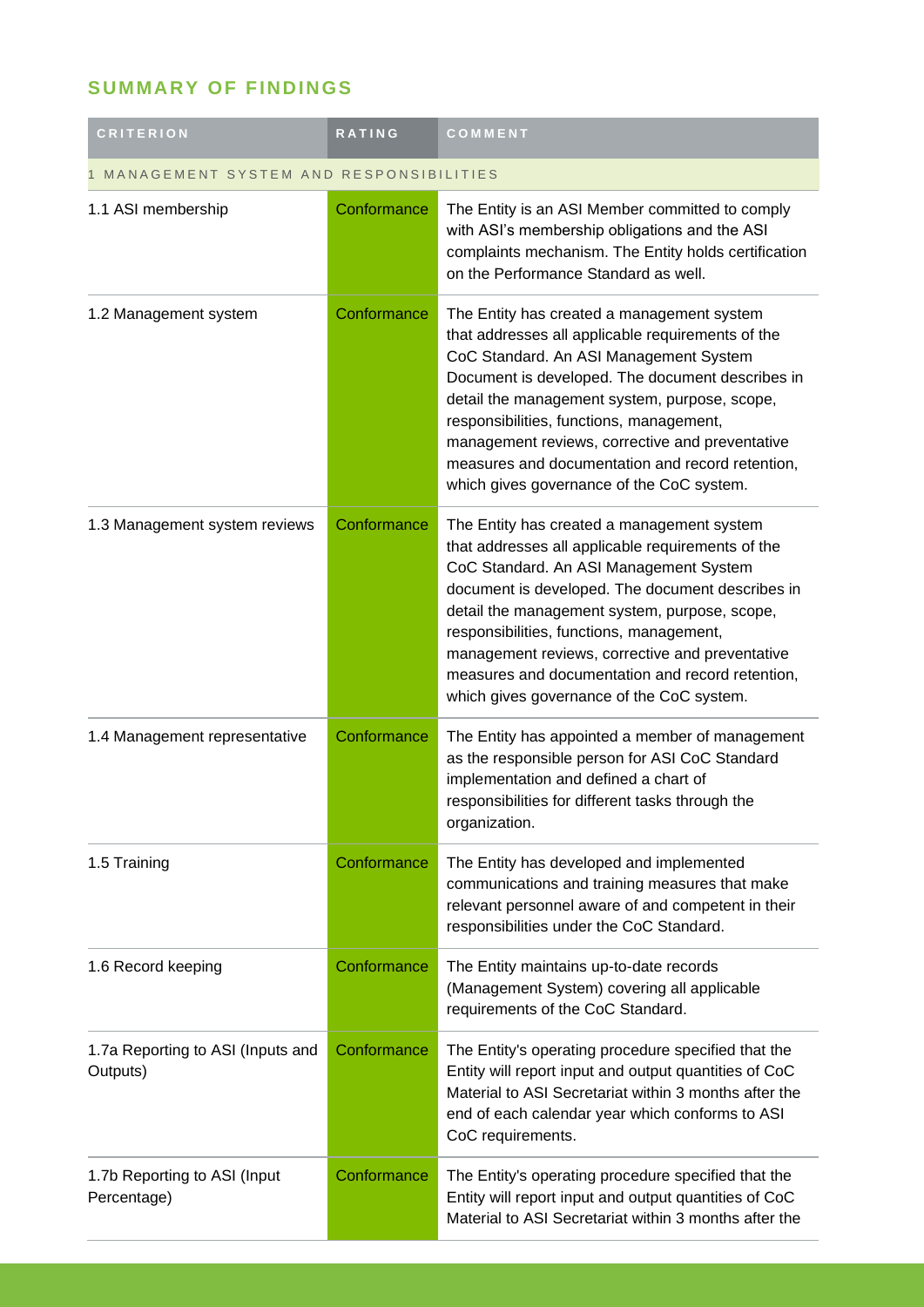| <b>CRITERION</b>                                                 | RATING                   | COMMENT                                                                                                                                                                                                                                                                                                                                          |
|------------------------------------------------------------------|--------------------------|--------------------------------------------------------------------------------------------------------------------------------------------------------------------------------------------------------------------------------------------------------------------------------------------------------------------------------------------------|
|                                                                  |                          | end of each calendar year which conforms to ASI<br>CoC requirements.                                                                                                                                                                                                                                                                             |
| 1.7c Reporting to ASI (Positive<br>Balance)                      | Conformance              | The Entity's operating procedure specified that the<br>Entity will report positive balance of CoC Material to<br>ASI Secretariat within 3 months after the end of each<br>calendar year which conforms to ASI CoC<br>requirements.                                                                                                               |
| 1.7d Reporting to ASI (Internal<br>Overdraw)                     | Conformance              | The Entity's operating procedure specified that the<br>Entity will report any internal overdraw of CoC<br>Material to ASI Secretariat within 3 months after the<br>end of each calendar year which conforms to ASI<br>CoC requirements.                                                                                                          |
| 1.7e Reporting to ASI (Eligible<br>Scrap)                        | Conformance              | The Entity's operating procedure specified that the<br>Entity will report on total input quantities of eligible<br>scrap to ASI Secretariat within 3 months after the<br>end of each calendar year which conforms to ASI<br>CoC requirements.                                                                                                    |
| 1.7f Reporting to ASI (ASI<br>Credits from Casthouses)           | <b>Not</b><br>Applicable | The Entity will not engage in purchasing/selling<br>credits.                                                                                                                                                                                                                                                                                     |
| 1.7g Reporting to ASI (ASI<br>Credits purchased)                 | <b>Not</b><br>Applicable | The Entity will not engage in purchasing/selling<br>credits.                                                                                                                                                                                                                                                                                     |
| 2 OUTSOURCING CONTRACTORS                                        |                          |                                                                                                                                                                                                                                                                                                                                                  |
| 2.1 Outsourcing Contractors in<br><b>CoC Certification Scope</b> | Conformance              | The Entity has identified all applicable Outsourced<br>Contractors in their Certification Scope.                                                                                                                                                                                                                                                 |
| 2.2a Control of CoC Material                                     | Conformance              | The Entity has established procedures and tools to<br>govern and control ownership of CoC Material used<br>by outsourcing partners.                                                                                                                                                                                                              |
| 2.2b No further outsourcing                                      | Conformance              | The Entity has established procedures and tools to<br>govern and control ownership of CoC Material used<br>by outsourcing partners.                                                                                                                                                                                                              |
| 2.2c Risk assessment                                             | Conformance              | The Entity has assessed the risk of potential non-<br>conformance with the CoC Standard resulting from<br>the engagement of each outsourcing contractor. The<br>CoC Management System includes relevant<br>guidelines and procedures - e.g. due diligence<br>procedure, procurement risk assessment tools and<br>supplier risk assessment tools. |
| 2.3 Output Quantity                                              | Conformance              | The Entity has processes to ensure that the<br>outsourcing contractor provides information on<br>output quantity of CoC Material to the Entity at the<br>conclusion of the Entity's material accounting period.                                                                                                                                  |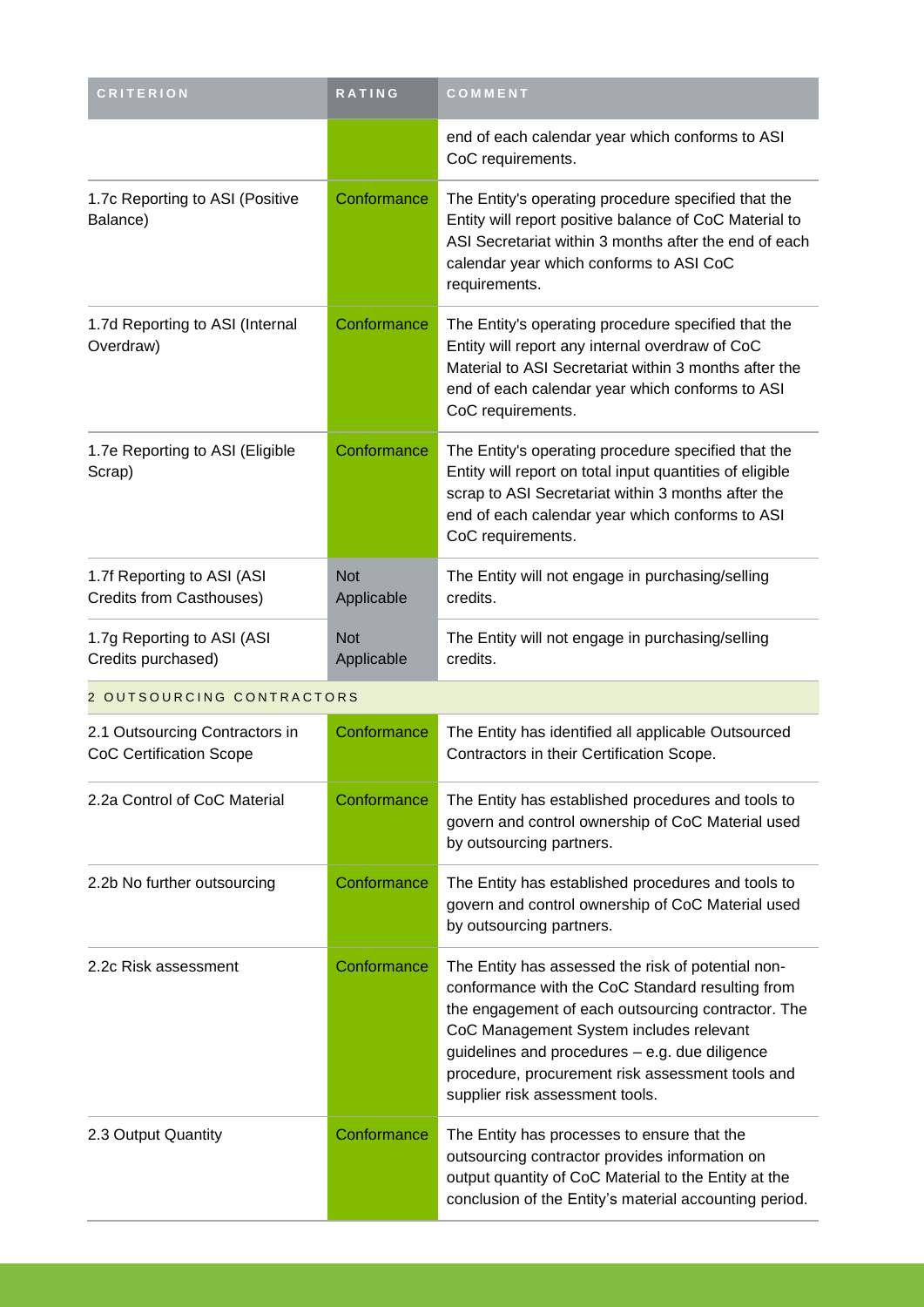| <b>CRITERION</b>                        | <b>RATING</b> | <b>COMMENT</b>                                                                                                                                                                                                                                                           |
|-----------------------------------------|---------------|--------------------------------------------------------------------------------------------------------------------------------------------------------------------------------------------------------------------------------------------------------------------------|
| 2.4 Verification and record-<br>keeping | Conformance   | The Entity has processes to verify that the output<br>quantity of CoC Material is consistent with the input<br>quantity of CoC Material provided to the outsourcing<br>contractor and records it in its Material Accounting<br>System.                                   |
| 2.5 Error management                    | Conformance   | The Entity has processes to verify that if error is<br>discovered after CoC Material has been shipped, the<br>Entity and the outsourcing contractor shall document<br>the error and the agreed steps taken to correct it and<br>implement actions to avoid a recurrence. |

3 PRIMARY ALUMINIUM: CRITERIA FOR ASI BAUXITE, ASI ALUMINA AND ASI LIQUID **METAL** 

| 3.1a CoC Certification Scope - | <b>Not</b> | This Criterion is not applicable to the Entity's |
|--------------------------------|------------|--------------------------------------------------|
| <b>Bauxite Mining</b>          | Applicable | Certification Scope.                             |
| 3.1b ASI Performance Standard  | <b>Not</b> | This Criterion is not applicable to the Entity's |
| – Bauxite Mining               | Applicable | Certification Scope.                             |
| 3.2a CoC Certification Scope - | <b>Not</b> | This Criterion is not applicable to the Entity's |
| Alumina Refining               | Applicable | Certification Scope.                             |
| 3.2b ASI Performance Standard  | <b>Not</b> | This Criterion is not applicable to the Entity's |
| - Alumina Refining             | Applicable | Certification Scope.                             |
| 3.3a CoC Certification Scope - | <b>Not</b> | This Criterion is not applicable to the Entity's |
| <b>Aluminium Smelting</b>      | Applicable | Certification Scope.                             |
| 3.3b ASI Performance Standard  | <b>Not</b> | This Criterion is not applicable to the Entity's |
| – Aluminium Smelting           | Applicable | Certification Scope.                             |

#### 4 RECYCLED ALUMINIUM: CRITERIA FOR ELIGIBLE SCRAP AND ASI LIQUID METAL

| 4.1a CoC Certification Scope -  | <b>Not</b>               | This Criterion is not applicable to the Entity's                         |
|---------------------------------|--------------------------|--------------------------------------------------------------------------|
| Aluminium Re-Melting/Refining   | Applicable               | Certification Scope.                                                     |
| 4.1b ASI Performance Standard   | <b>Not</b>               | This Criterion is not applicable to the Entity's                         |
| - Aluminium Re-Melting/Refining | Applicable               | Certification Scope.                                                     |
| 4.2a Pre-Consumer Scrap and     | <b>Not</b>               | This Criterion is not applicable to the Entity's                         |
| <b>Dross</b>                    | Applicable               | Certification Scope.                                                     |
| 4.2b Post-Consumer Scrap        | <b>Not</b><br>Applicable | This Criterion is not applicable to the Entity's<br>Certification Scope. |
| 4.3a Supplier records           | <b>Not</b><br>Applicable | This Criterion is not applicable to the Entity's<br>Certification Scope. |
| 4.3b Cash payments              | <b>Not</b><br>Applicable | This Criterion is not applicable to the Entity's<br>Certification Scope. |

5 CASTHOUSES: CRITERIA FOR ASI ALUMINIUM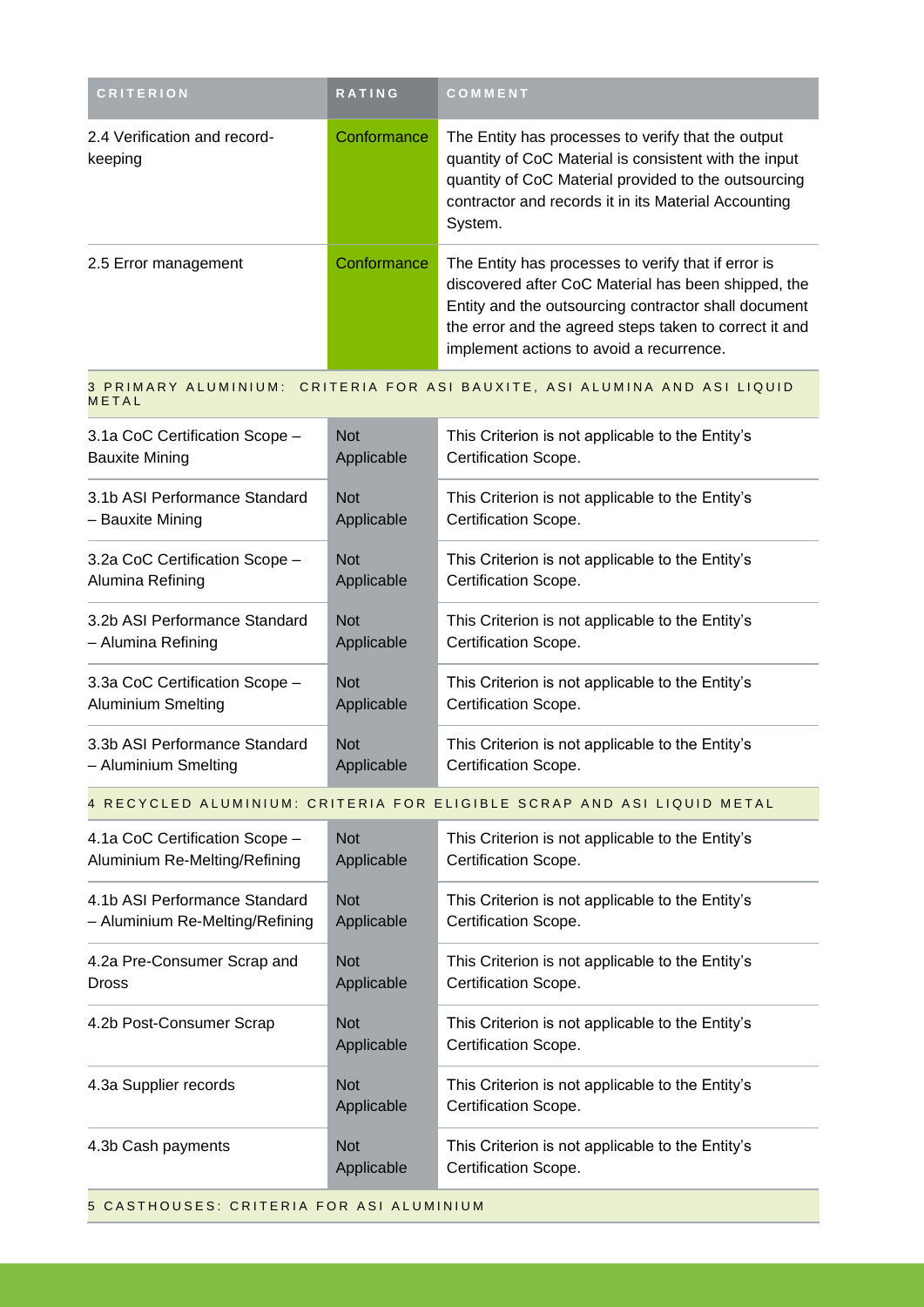| <b>CRITERION</b>                                                               | <b>RATING</b> | COMMENT                                                                                                                                                                                                                      |
|--------------------------------------------------------------------------------|---------------|------------------------------------------------------------------------------------------------------------------------------------------------------------------------------------------------------------------------------|
| 5.1a CoC Certification Scope -<br>Casthouses                                   | Conformance   | The Entity has a system in place ensuring that ASI<br>Aluminium is produced only from casthouses that<br>are either within the Entity's CoC Certification Scope<br>or are certified against the ASI Performance<br>Standard. |
| 5.1b ASI Performance Standard<br>- Casthouses                                  | Conformance   | The Entity has a system in place ensuring that ASI<br>Aluminium is produced only from casthouses that<br>are either within the Entity's CoC Certification Scope<br>or are certified against the ASI Performance<br>Standard. |
| 5.2 Casthouse Products                                                         | Conformance   | The Entity's Material Accounting System ensures<br>that unique identification numbers can be linked to<br>the input quantity of CoC Material for that material<br>accounting period.                                         |
| 6 POST-CASTHOUSE: CRITERIA FOR ASI ALUMINIUM                                   |               |                                                                                                                                                                                                                              |
| 6.1a CoC Certification Scope -<br>Post-Casthouse                               | Conformance   | The Entity's operating procedure and strategic<br>cooperation with ASI certified suppliers will secure<br>the supply and production of ASI CoC Materials.                                                                    |
| 6.1b ASI Performance Standard<br>- Post-Casthouse                              | Conformance   | The Entity's operating procedure and strategic<br>cooperation with ASI certified suppliers will secure<br>the supply and production of ASI CoC Materials.                                                                    |
| 6.1c Sourcing ASI Aluminium                                                    | Conformance   | The Entity's operating procedure and strategic<br>cooperation with ASI certified suppliers will secure<br>the supply and production of ASI CoC Materials.                                                                    |
|                                                                                |               | 7 DUE DILIGENCE FOR NON-COC INPUTS AND RECYCLABLE SCRAP MATERIAL                                                                                                                                                             |
| 7.1a Responsible sourcing policy<br>(anti-corruption)                          | Conformance   | The Entity has developed a Responsible Sourcing<br>Policy covering all aspects of the ASI CoC and<br>applicable ASI Performance Standard criteria.                                                                           |
| 7.1b Responsible sourcing policy<br>(responsible sourcing)                     | Conformance   | The Entity has adopted a Responsible Sourcing<br>Policy covering aluminium, which conforms to the<br>requirements of ASI CoC criteria and applicable ASI<br>Performance Standard criteria.                                   |
| 7.1c Responsible sourcing policy<br>(human rights due diligence)               | Conformance   | The Entity has developed policies, procedures and<br>processes regarding responsible sourcing and<br>human rights due diligence that conform to ASI CoC<br>and applicable ASI Performance Standard criteria.                 |
| 7.1d Responsible sourcing policy<br>(conflict affected and high risk<br>areas) | Conformance   | The Entity has developed and maintains policies,<br>procedures and processes that conform to ASI CoC<br>and applicable ASI Performance Standard criteria.                                                                    |
| 7.2 Risk assessment                                                            | Conformance   | Procurement risk assessment completed and the<br>ASI CoC Management System file established -<br>including all relevant guidelines and procedures e.g.                                                                       |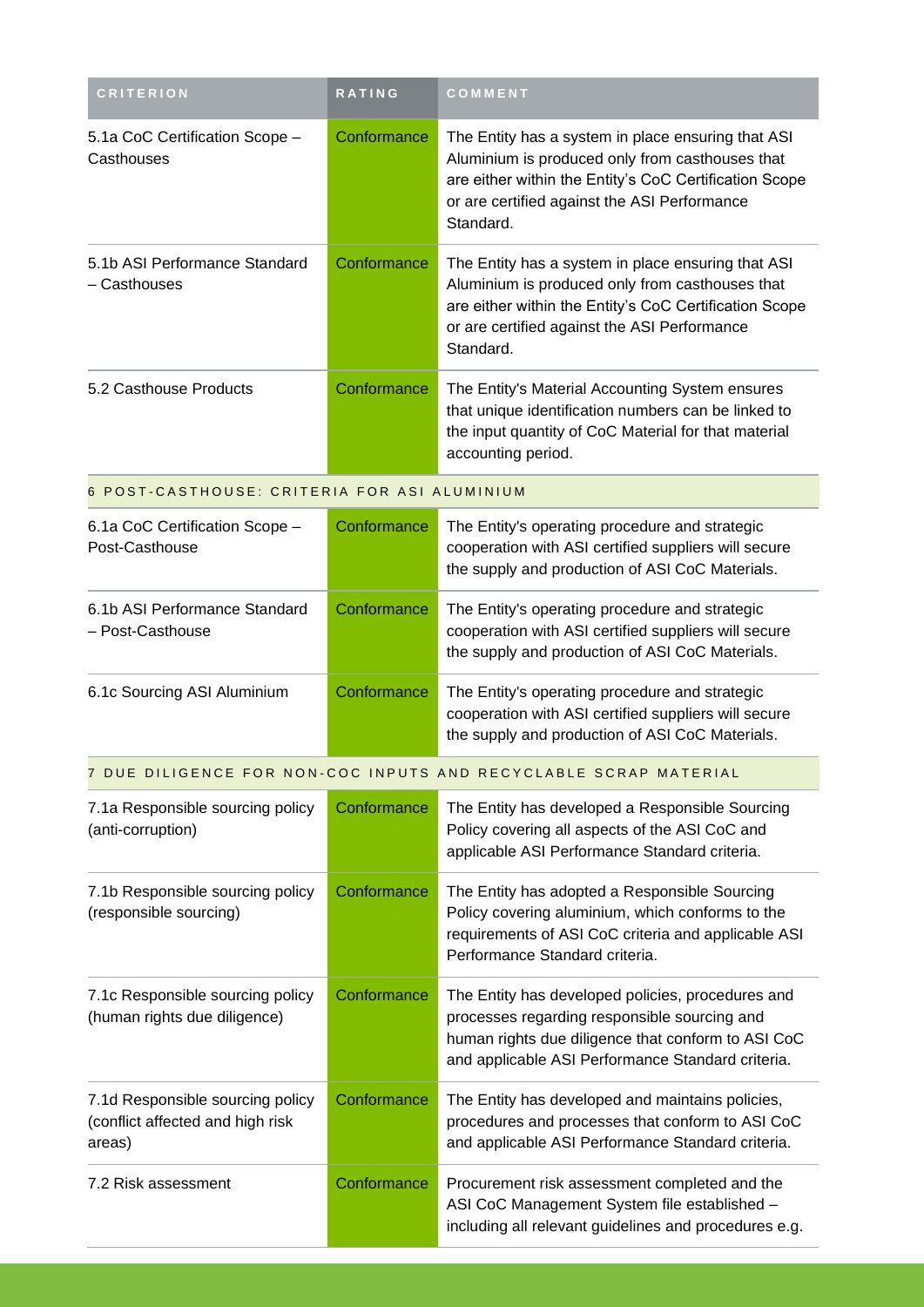| <b>CRITERION</b>                                            | RATING                   | COMMENT                                                                                                                                                                                                                                                                                                                                                       |
|-------------------------------------------------------------|--------------------------|---------------------------------------------------------------------------------------------------------------------------------------------------------------------------------------------------------------------------------------------------------------------------------------------------------------------------------------------------------------|
|                                                             |                          | due diligence procedure, procurement risk<br>assessment tools and supplier risk assessment<br>tools.                                                                                                                                                                                                                                                          |
| 7.3 Complaints mechanism                                    | Conformance              | The Entity has implemented accessible, transparent,<br>understandable and culturally and gender sensitive<br>complaints resolution mechanisms, adequate to<br>address stakeholder complaints, grievances and<br>requests for information relating to its operations.<br>This is accessible through a link on the web:<br>https://www.hydro.com/en/contact-us/ |
| 8 MASS BALANCE SYSTEM:                                      |                          | COC MATERIAL AND ASI ALUMINIUM                                                                                                                                                                                                                                                                                                                                |
| 8.1 Material Accounting System                              | Conformance              | The Entity has established a Material Accounting<br>System that records input quantity and output<br>quantity of CoC Material and Non-CoC Material, by<br>mass which conforms to ASI CoC requirement.                                                                                                                                                         |
| 8.2a Post-Consumer Scrap                                    | <b>Not</b><br>Applicable | This Criterion is not applicable to the Entity's<br>Certification Scope.                                                                                                                                                                                                                                                                                      |
| 8.2b Pre-Consumer Scrap (total)                             | <b>Not</b><br>Applicable | This Criterion is not applicable to the Entity's<br>Certification Scope.                                                                                                                                                                                                                                                                                      |
| 8.2c Pre-Consumer Scrap<br>(Eligible Scrap)                 | <b>Not</b><br>Applicable | This Criterion is not applicable to the Entity's<br>Certification Scope.                                                                                                                                                                                                                                                                                      |
| 8.3 Material Accounting Period                              | Conformance              | The Entity will use a 12 month rolling period, as their<br>accounting period. This is clearly stated in the ASI<br>Management System Chain of Custody document<br>that has been developed for the ASI CoC Standard.                                                                                                                                           |
| 8.4 Input Percentage                                        | Conformance              | The Entity has established a Material Accounting<br>System in compliance with ASI CoC requirements.                                                                                                                                                                                                                                                           |
| 8.5 Input Percentage (Aluminium<br>Re-Melting and Refining) | <b>Not</b><br>Applicable | This Criterion is not applicable to the Entity's<br>Certification Scope.                                                                                                                                                                                                                                                                                      |
| 8.6 Output Quantity<br>determination                        | Conformance              | The Entity has established a Material Accounting<br>System in compliance with ASI CoC requirements.                                                                                                                                                                                                                                                           |
| 8.7 Output Quantity designation                             | Conformance              | The Entity's output quantity is designated as 100%<br>CoC Material as per Material Accounting System<br>procedures and processes.                                                                                                                                                                                                                             |
| 8.8 Output Quantity - Pre-<br><b>Consumer Scrap</b>         | Conformance              | The Entity has established a Material Accounting<br>System in compliance with ASI CoC requirements.                                                                                                                                                                                                                                                           |
| 8.9 Outputs not exceed inputs                               | Conformance              | The Entity has established a Material Accounting<br>System in compliance with ASI CoC requirements,<br>and to have updated information on inventory<br>balance on a monthly basis which conforms to the<br>ASI Chain of Custody Standard requirement.                                                                                                         |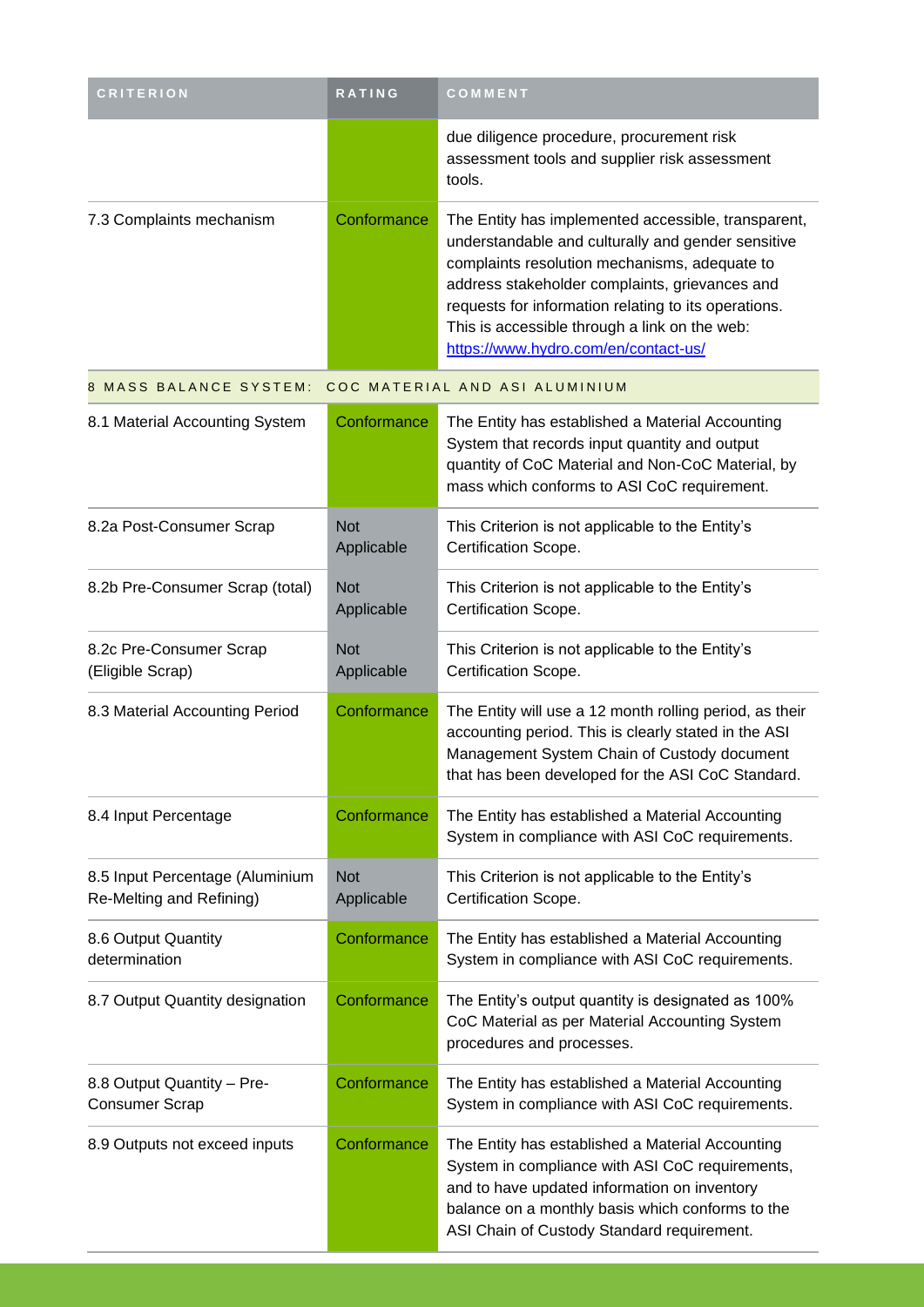| <b>CRITERION</b>                                         | RATING      | COMMENT                                                                                                                                                                                        |
|----------------------------------------------------------|-------------|------------------------------------------------------------------------------------------------------------------------------------------------------------------------------------------------|
| 8.10a Internal Overdraws (not<br>exceed 20%)             | Conformance | The Entity has established a Material Accounting<br>System in compliance with the ASI Chain of Custody<br>requirements.                                                                        |
| 8.10b Internal Overdraws (not<br>exceed affected amount) | Conformance | The Entity has established a Material Accounting<br>System in compliance with the ASI Chain of Custody<br>requirements.                                                                        |
| 8.10c Internal Overdraws (period<br>to make up)          | Conformance | The Entity has established a Material Accounting<br>System in compliance with the ASI Chain of Custody<br>requirements.                                                                        |
| 8.11a Positive Balance (carry<br>over)                   | Conformance | The Entity has established a Material Accounting<br>System in compliance with the ASI Chain of Custody<br>requirements.                                                                        |
| 8.11b Positive Balance (expiry)                          | Conformance | The Entity has established a Material Accounting<br>System in compliance with the ASI Chain of Custody<br>requirements.                                                                        |
| 9 ISSUING COC DOCUMENTS                                  |             |                                                                                                                                                                                                |
| 9.1 Shipments and transfers                              | Conformance | The Entity has established both a procedure and an<br>ASI CoC document template, ensuring that CoC<br>documents are controlled, issued and stored as per<br>ASI Chain of Custody requirements. |
| 9.2a Date of issue                                       | Conformance | The Entity has established both a procedure and an<br>ASI CoC document template, ensuring that CoC<br>documents are controlled, issued and stored as per<br>ASI Chain of Custody requirements. |
| 9.2b Reference number                                    | Conformance | The Entity has established both a procedure and an<br>ASI CoC document template, ensuring that CoC<br>documents are controlled, issued and stored as per<br>ASI Chain of Custody requirements. |
| 9.2c Issuing Entity                                      | Conformance | The Entity has established both a procedure and an<br>ASI CoC document template, ensuring that CoC<br>documents are controlled, issued and stored as per<br>ASI Chain of Custody requirements. |
| 9.2d Receiving customer                                  | Conformance | The Entity has established both a procedure and an<br>ASI CoC document template, ensuring that CoC<br>documents are controlled, issued and stored as per<br>ASI Chain of Custody requirements. |
| 9.2e Responsible employee                                | Conformance | The Entity has established both a procedure and an<br>ASI CoC document template, ensuring that CoC<br>documents are controlled, issued and stored as per<br>ASI Chain of Custody requirements. |
| 9.2f Conformance statement                               | Conformance | The Entity has established both a procedure and an<br>ASI CoC document template, ensuring that CoC                                                                                             |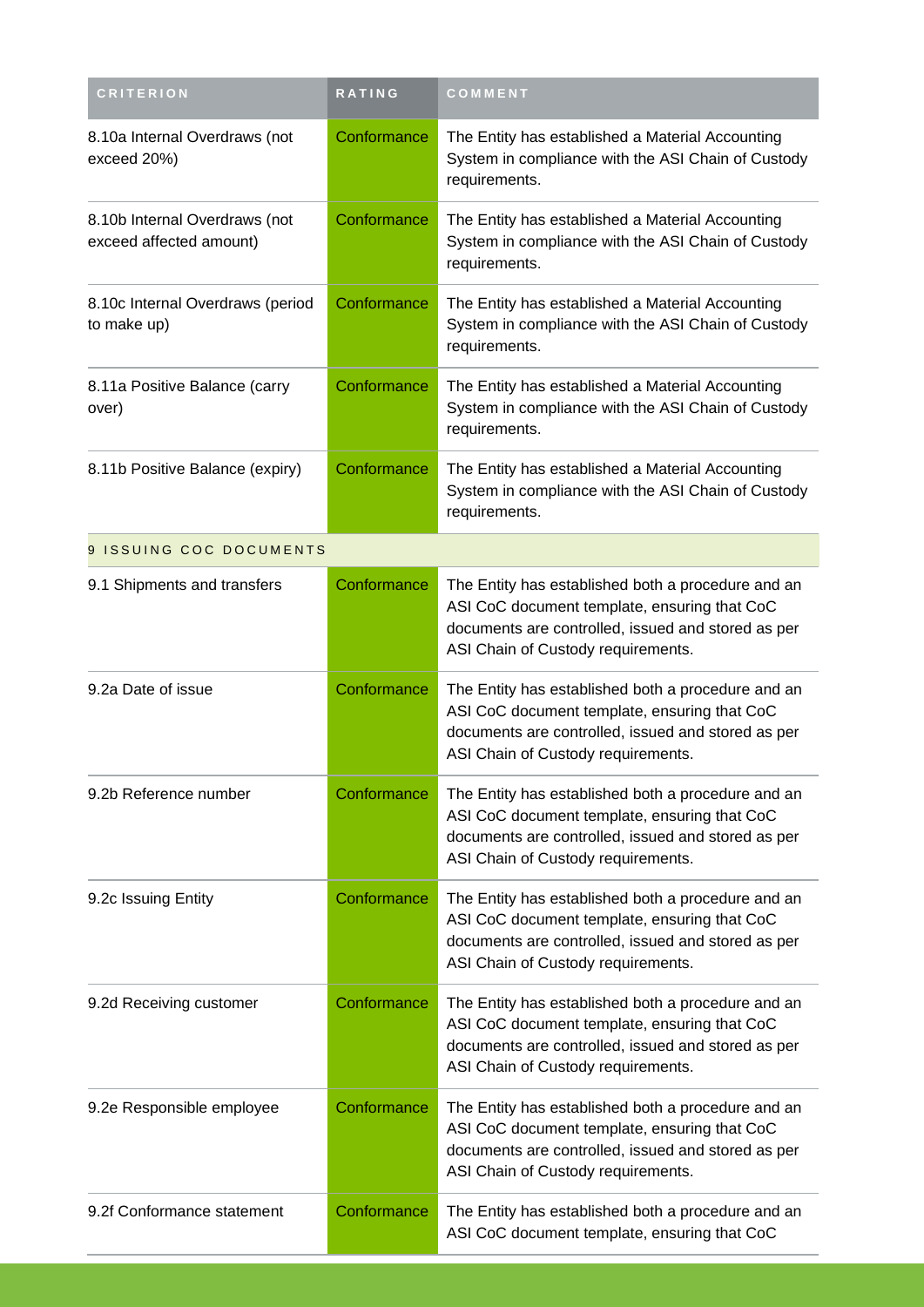| <b>CRITERION</b>                                       | RATING      | COMMENT                                                                                                                                                                                                                                                                                                     |
|--------------------------------------------------------|-------------|-------------------------------------------------------------------------------------------------------------------------------------------------------------------------------------------------------------------------------------------------------------------------------------------------------------|
|                                                        |             | documents are controlled, issued and stored as per<br>ASI Chain of Custody requirements.                                                                                                                                                                                                                    |
| 9.2g Type of CoC Material                              | Conformance | The Entity has established both a procedure and an<br>ASI CoC document template, ensuring that CoC<br>documents are controlled, issued and stored as per<br>ASI Chain of Custody requirements.                                                                                                              |
| 9.2h Mass of CoC Material                              | Conformance | The Entity has established both a procedure and an<br>ASI CoC document template, ensuring that CoC<br>documents are controlled, issued and stored as per<br>ASI Chain of Custody requirements.                                                                                                              |
| 9.2i Mass of total material                            | Conformance | The Entity has established both a procedure and an<br>ASI CoC document template, ensuring that CoC<br>documents are controlled, issued and stored as per<br>ASI Chain of Custody requirements.                                                                                                              |
| 9.3a Sustainability Data<br>(optional)                 | Conformance | The Entity has established both a procedure and an<br>ASI CoC document template, ensuring that CoC<br>documents are controlled, issued and stored as per<br>ASI Chain of Custody requirements - including<br>applicable sustainability data in the CoC document<br>for CoC Material.                        |
| 9.3b Sustainability Data (passing<br>on)               | Conformance | The Entity has established both a procedure and an<br>ASI CoC document template, ensuring that CoC<br>documents are controlled, issued and stored as per<br>ASI Chain of Custody requirements - including<br>applicable sustainability data in the CoC document<br>for CoC Material.                        |
| 9.3c Post-Casthouse ASI<br><b>Certification status</b> | Conformance | The Entity has established both a procedure and an<br>ASI CoC document template, ensuring that CoC<br>documents are controlled, issued and stored as per<br>ASI Chain of Custody requirements - including<br>applicable sustainability data in the CoC document<br>for CoC Material.                        |
| 9.4 Supplementary Information<br>(optional)            | Conformance | The Entity has established both a procedure and a<br>ASI CoC document template, ensuring that CoC<br>documents are controlled, issued and stored as per<br>ASI Chain of Custody requirements.                                                                                                               |
| 9.5 Response to verification<br>requests               | Conformance | The Entity has established both a procedure and a<br>ASI CoC document template, ensuring that CoC<br>documents are controlled, issued and stored as per<br>ASI Chain of Custody requirements, including<br>responding to requests for verification of information<br>in CoC documents issued by the Entity. |
| 9.6 Error management                                   | Conformance | The Entity's procedures includes error management<br>as per ASI Chain of Custody requirement. The Entity                                                                                                                                                                                                    |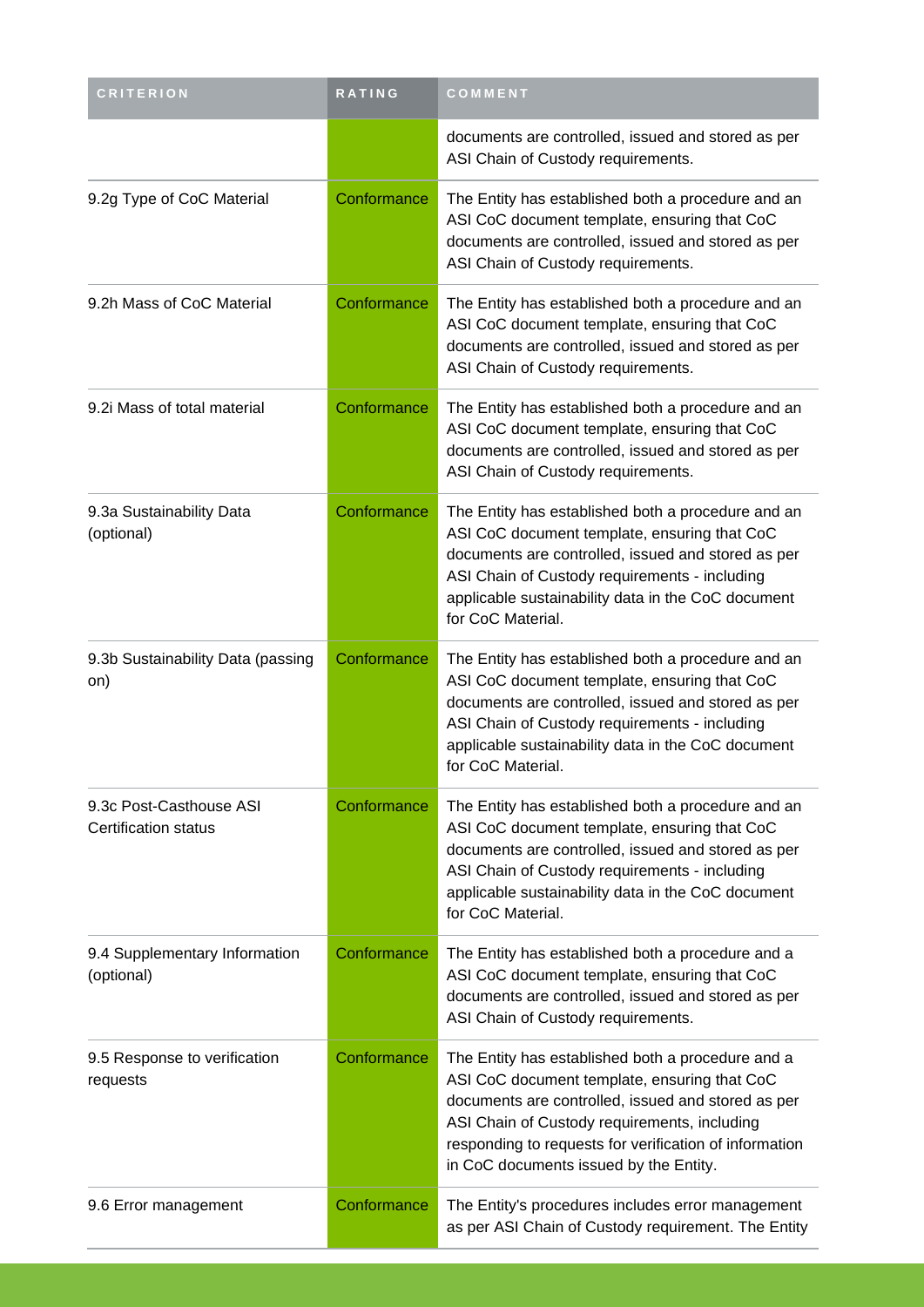| <b>CRITERION</b>                                        | <b>RATING</b>              | COMMENT                                                                                                                                |  |  |  |  |
|---------------------------------------------------------|----------------------------|----------------------------------------------------------------------------------------------------------------------------------------|--|--|--|--|
|                                                         |                            | will inform relevant stakeholders on the situation<br>regarding the error and agree on necessary<br>corrective actions / improvements. |  |  |  |  |
|                                                         | 10 RECEIVING COC DOCUMENTS |                                                                                                                                        |  |  |  |  |
| 10.1 Verify required information<br>included            | Conformance                | The Entity has established processes to ensure that<br>CoC documents are controlled, issued and stored as<br>per ASI CoC requirements. |  |  |  |  |
| 10.2 Verify consistency with<br>shipments               | Conformance                | The Entity has established processes to ensure that<br>CoC documents are controlled, issued and stored as<br>per ASI CoC requirements. |  |  |  |  |
| 10.3 Verify supplier CoC<br><b>Certification status</b> | Conformance                | The Entity has established processes to ensure that<br>CoC documents are controlled, issued and stored as<br>per ASI CoC requirements. |  |  |  |  |
| 10.4 Error management                                   | Conformance                | The Entity has established processes to ensure that<br>CoC documents are controlled, issued and stored as<br>per ASI CoC requirements. |  |  |  |  |
| 11 MARKET CREDITS SYSTEM: ASI CREDITS                   |                            |                                                                                                                                        |  |  |  |  |
| 11.1a Material Accounting<br>System - allocation        | <b>Not</b><br>Applicable   | Not applicable as the Entity does not intend to utilise<br>the ASI market credits system.                                              |  |  |  |  |
| 11.1b Link to Casthouse<br>Products                     | <b>Not</b><br>Applicable   | Not applicable as the Entity does not intend to utilise<br>the ASI market credits system.                                              |  |  |  |  |
| 11.1c No double counting                                | <b>Not</b><br>Applicable   | Not applicable as the Entity does not intend to utilise<br>the ASI market credits system.                                              |  |  |  |  |
| 11.1d No Positive Balance for<br><b>ASI Credits</b>     | <b>Not</b><br>Applicable   | Not applicable as the Entity does not intend to utilise<br>the ASI market credits system.                                              |  |  |  |  |
| 11.2a Date of issue                                     | <b>Not</b><br>Applicable   | Not applicable as the Entity does not intend to utilise<br>the ASI market credits system.                                              |  |  |  |  |
| 11.2b Reference number                                  | <b>Not</b><br>Applicable   | Not applicable as the Entity does not intend to utilise<br>the ASI market credits system.                                              |  |  |  |  |
| 11.2c Issuing Entity                                    | <b>Not</b><br>Applicable   | Not applicable as the Entity does not intend to utilise<br>the ASI market credits system.                                              |  |  |  |  |
| 11.2d Receiving Entity                                  | <b>Not</b><br>Applicable   | Not applicable as the Entity does not intend to utilise<br>the ASI market credits system.                                              |  |  |  |  |
| 11.2e Conformance statement                             | <b>Not</b><br>Applicable   | Not applicable as the Entity does not intend to utilise<br>the ASI market credits system.                                              |  |  |  |  |
| 11.2f ASI Credits statement                             | <b>Not</b><br>Applicable   | Not applicable as the Entity does not intend to utilise<br>the ASI market credits system.                                              |  |  |  |  |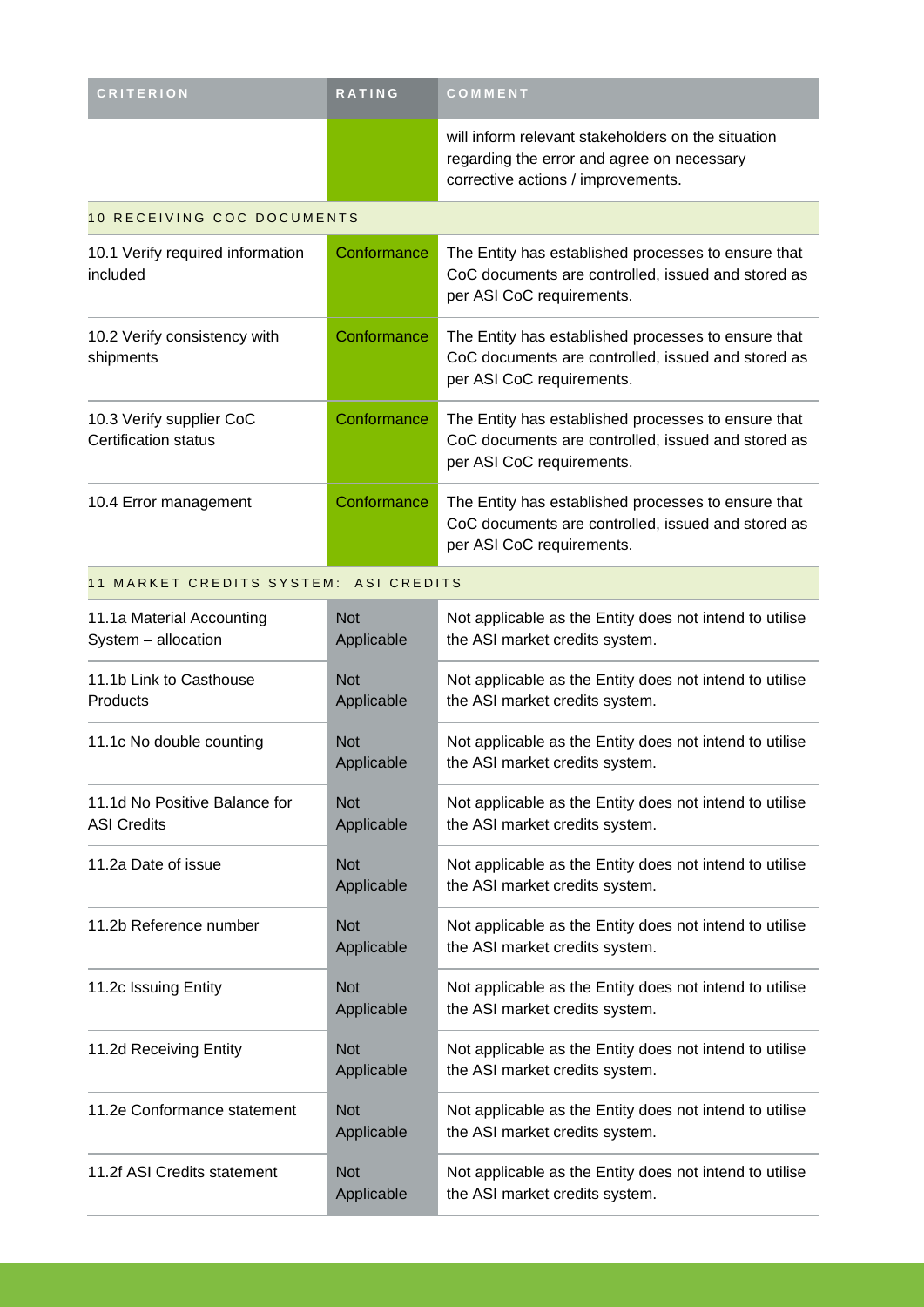| <b>CRITERION</b>                | <b>RATING</b>            | COMMENT                                                                                   |
|---------------------------------|--------------------------|-------------------------------------------------------------------------------------------|
| 11.2g Quantity                  | <b>Not</b><br>Applicable | Not applicable as the Entity does not intend to utilise<br>the ASI market credits system. |
| 11.3a CoC Certification Scope - | <b>Not</b>               | Not applicable as the Entity does not intend to utilise                                   |
| purchasing ASI Credits          | Applicable               | the ASI market credits system.                                                            |
| 11.3b Material Accounting       | <b>Not</b>               | Not applicable as the Entity does not intend to utilise                                   |
| System - purchasing             | Applicable               | the ASI market credits system.                                                            |
| 11.3c Expiry                    | <b>Not</b><br>Applicable | Not applicable as the Entity does not intend to utilise<br>the ASI market credits system. |
| 11.3d No re-trading             | <b>Not</b><br>Applicable | Not applicable as the Entity does not intend to utilise<br>the ASI market credits system. |
| 11.3e No allocation to physical | <b>Not</b>               | Not applicable as the Entity does not intend to utilise                                   |
| products                        | Applicable               | the ASI market credits system.                                                            |
| 11.3f Verify supplier CoC       | <b>Not</b>               | Not applicable as the Entity does not intend to utilise                                   |
| Certification status            | Applicable               | the ASI market credits system.                                                            |
| 11.3g Five years maximum for    | <b>Not</b>               | Not applicable as the Entity does not intend to utilise                                   |
| ASI Credits purchasing          | Applicable               | the ASI market credits system.                                                            |

#### 12 CLAIMS AND COMMUNICATIONS

| 12.1a ASI Claims Guide    | Conformance | The Entity has developed policies, systems,<br>procedures and processes to ensure that claims<br>and/or representations about CoC Material outside<br>of CoC documents are made in a manner and form<br>consistent with the ASI Claims Guide. |
|---------------------------|-------------|-----------------------------------------------------------------------------------------------------------------------------------------------------------------------------------------------------------------------------------------------|
| 12.1b Verifiable evidence | Conformance | The Entity has developed policies, systems,<br>procedures and processes to ensure that claims<br>and/or representations about CoC Material outside<br>of CoC documents are made in a manner and form<br>consistent with the ASI Claims Guide. |
| 12.1c Employee training   | Conformance | The Entity has developed policies, systems,<br>procedures and processes to ensure that claims<br>and/or representations about CoC Material outside<br>of CoC documents are made in a manner and form<br>consistent with the ASI Claims Guide. |